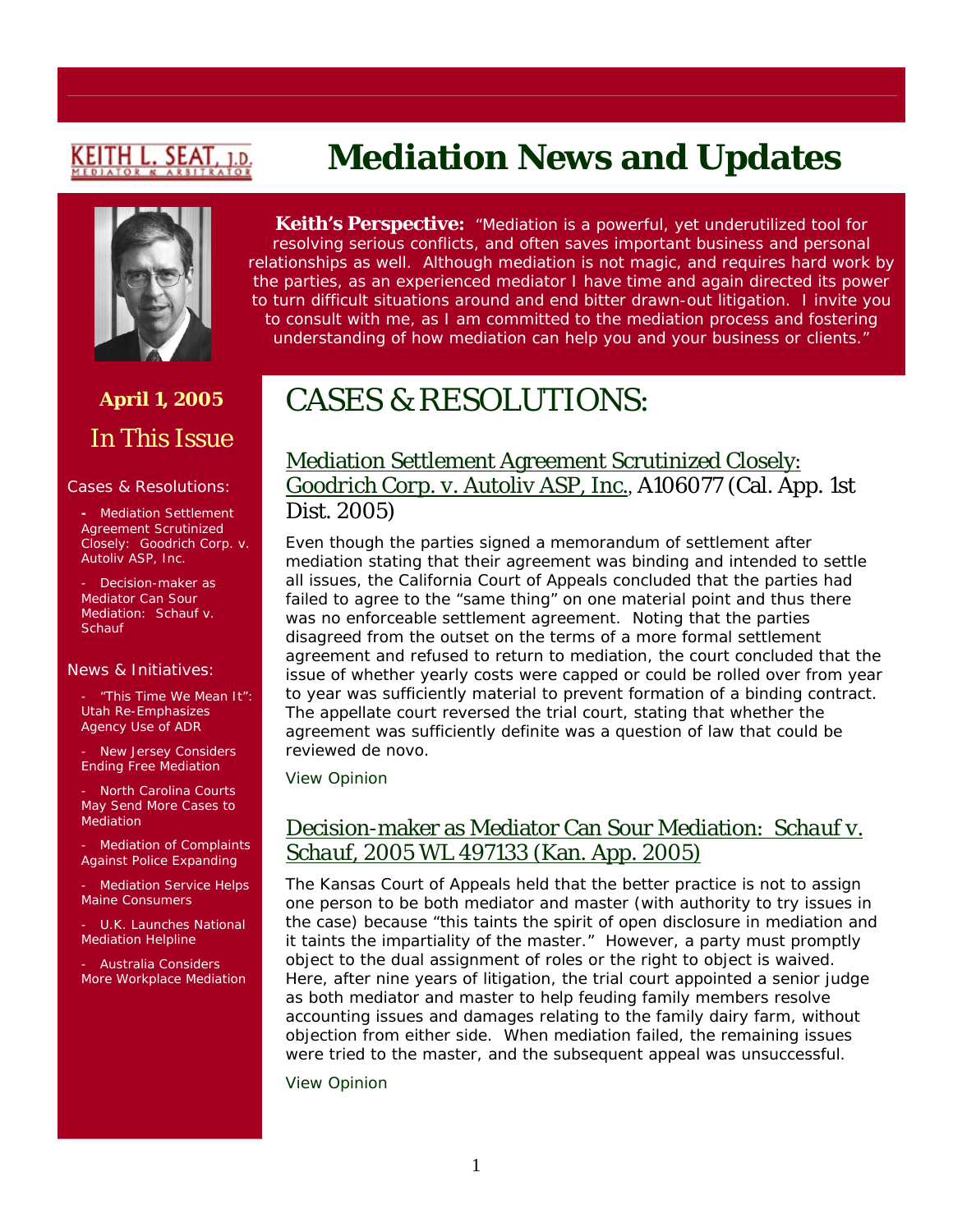# NEWS & INITIATIVES:

#### "This Time We Mean It": Utah Re-Emphasizes Agency Use of ADR

*ADRWorld.com*, March 11, 2005

The Utah legislature passed a resolution calling on state and local government agencies to rely on alternative dispute resolution (ADR) as a "preferred option" for preventing and resolving public and private conflicts. While existing Utah law already encourages use of ADR to resolve disputes, the resolution urges agencies to take full advantage of that authority in order to reduce litigation costs. The resolution was quickly approved in both the Senate and House before being sent to the governor in March for filing.

[View Article](http://www.adrworld.com/sp.asp) (subscription required); [View Text of Resolution](http://www.adrworld.com/si.asp?id=1715)

### New Jersey Considers Ending Free Mediation

#### *New Jersey Law Journal,* March 14, 2005

To obtain greater professionalism in its civil mediation program, the New Jersey Supreme Court is contemplating whether to end its "first three hours free" rule, which is causing many of the best mediators to quit. Instead, the court may permit a charge of \$100 per hour for the first three hours. Mediators assert that the current rule causes parties to take mediation less seriously, and that some parties give up when the free time runs out, even though a little additional effort could resolve the dispute. The courtordered civil mediation program has expanded from four to seventeen counties in New Jersey over its five year existence, and mediated about 4,000 cases last year.

### North Carolina Courts May Send More Cases to Mediation

*ADRWorld.com,* March 24, 2005

Pending North Carolina legislation would increase mediation in the state by giving all superior court clerks the authority to send cases within their jurisdiction to mediation. Unlike other states, North Carolina's superior court clerks are judges of probate and other issues such as public land condemnation, foreclosures, adoptions and guardianship, in addition to their administrative responsibilities. Notably, the legislation would allow the clerks to compel attendance of named and interested parties as well as non-party participants who may have useful information which could help the mediation.

[View Article](http://www.adrworld.com/sp.asp?id=38176) (subscription required); [View NC Senate Bill 805](http://www.adrworld.com/si.asp?id=1732)

### Mediation of Complaints Against Police Expanding

*The Oregonian,* March 14, 2005

Mediation is increasingly being used in Portland, Oregon and elsewhere in the country to resolve complaints by the public against police officers, allowing both complainants and officers an opportunity to better understand the concerns and actions of all involved. Cases range from

#### **Check Out This EU Site:**

**Mediation Quote**

The art of the mediator is to paint almost invisibly, play a beat that will work but no one will notice, or to direct in such a way that heroes are born. Unlike an artist, you never get to show your work and because you were in the background your work may also be forgotten. But, the disappearing nature of your craft is part of the

art as well."

Lake

Eric R. Galton. Ripples from Peace

[Click here for a Green](http://www.europa.eu.int/comm/justice_home/ejn/adr/adr_ec_en.htm)  [Paper and information](http://www.europa.eu.int/comm/justice_home/ejn/adr/adr_ec_en.htm)  [about the European](http://www.europa.eu.int/comm/justice_home/ejn/adr/adr_ec_en.htm)  [Union's approach to](http://www.europa.eu.int/comm/justice_home/ejn/adr/adr_ec_en.htm)  [mediation in civil and](http://www.europa.eu.int/comm/justice_home/ejn/adr/adr_ec_en.htm)  [commercial matters](http://www.europa.eu.int/comm/justice_home/ejn/adr/adr_ec_en.htm)